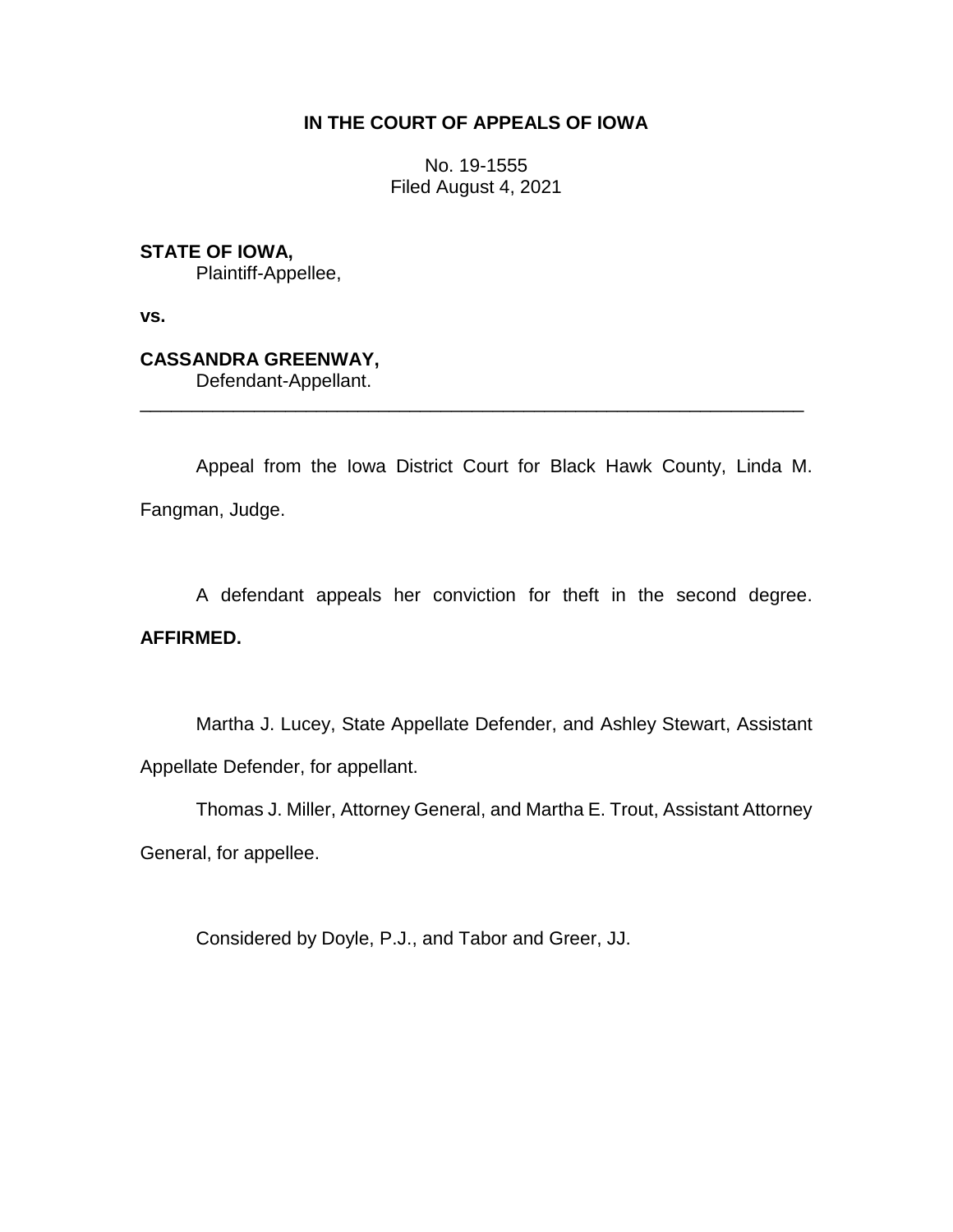**TABOR, Judge.**

 $\overline{a}$ 

In fall 2019, a jury convicted Cassandra Greenway of second-degree theft. The district court sentenced her to an indeterminate five-year term of incarceration. Greenway appeals, alleging two points of ineffective assistance of counsel. $^{\rm 1}$ 

A Waterloo car dealership reported a white 2011 Chevrolet Silverado truck was missing from its lot. About two weeks later, police stopped that white truck. Greenway was a passenger. Officers discovered the truck had stolen license plates.

The State charged Greenway with theft in the second degree, a class "D" felony, in violation of Iowa Code sections 714.1(4) and 714.2(2) (2018). At trial, Greenway testified a friend told her she could use the truck, which she did not know was stolen. The State offered, without defense objection, the license plates found on the Silverado. In closing, the State argued that the jury could infer Greenway's knowledge<sup>2</sup> from her possession of the stolen property. The jury convicted Greenway as charged.

On appeal, Greenway contends counsel provided ineffective assistance in failing to move for judgment of acquittal based on her lack of knowledge the truck was stolen and failing to object to the stolen license plates as prior bad acts evidence. *See* Iowa R. Evid. 5.404(b)(1). But we lack authority to address either claim. A recently enacted amendment to Iowa Code section 814.7 strips appellate

<sup>&</sup>lt;sup>1</sup> If we can decide ineffective-assistance-of-counsel claims, our review is de novo. *See State v. Zacarias*, 958 N.W.2d 573, 580 (Iowa 2021).

 $2$  The jury instructions required proof that "the defendant knew or believed the property had been stolen."